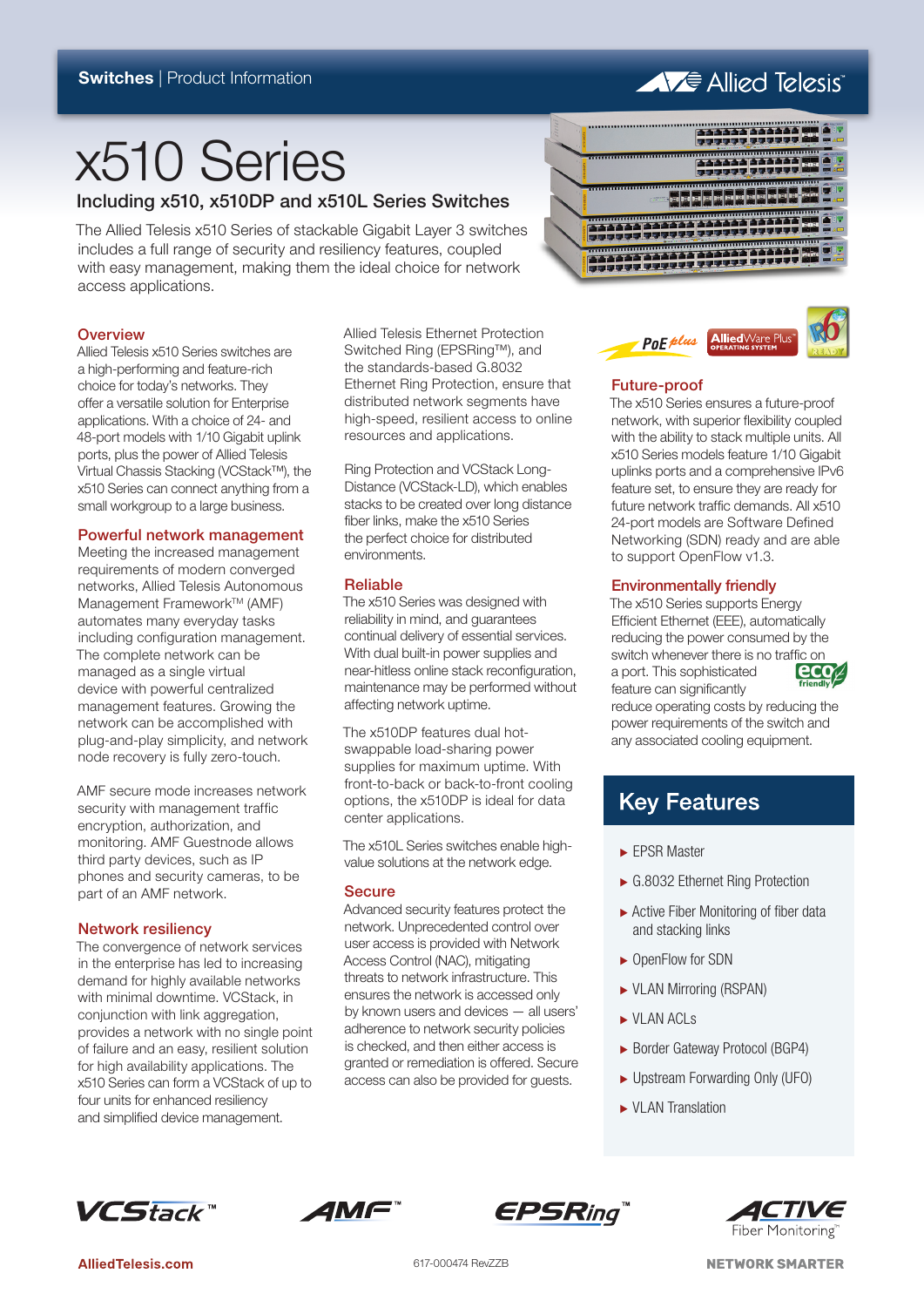# Key Features

#### **Allied Telesis Autonomous Management Framework™ (AMF)**

- $\blacktriangleright$  AMF is a sophisticated suite of management tools that provide a simplified approach to network management. Powerful features like centralized management, auto-backup, auto-upgrade, autoprovisioning and auto-recovery enable plug-andplay networking and zero-touch management.
- $\blacktriangleright$  Any x510 Series switch can operate as the AMF network master, storing firmware and configuration backups for other network nodes. The AMF master enables auto-provisioning and auto-upgrade by providing appropriate files to new network members. New network devices can be pre-provisioned making installation easy because no on-site configuration is required.
- ۼ AMF secure mode encrypts all AMF traffic, provides unit and user authorization, and monitors network access to greatly enhance network security.
- ۼ AMF Guestnode allows Allied Telesis wireless access points and further switching products, as well as third party devices such as IP phones and security cameras, to be part of an AMF network.

### **Virtual Chassis Stacking (VCStackTM )**

 $\triangleright$  Create a VCStack of up to four units with 40Gbps of stacking bandwidth to each unit. Stacking links are connected in a ring so each device has dual connections to further improve resiliency. VCStack provides a highly available system where network resources are spread out across stacked units, reducing the impact if one of the units fails. Aggregating switch ports on different units across the stack provides excellent network resiliency.

### **Long-Distance Stacking**

▶ Long-distance stacking allows a VCStack to be created over longer distances, perfect for a distributed network environment.

#### **Ethernet Protection Switched Ring (EPSRingTM)**

- **EPSRing and 10 Gigabit Ethernet allow several** x510 switches to form high-speed protected rings capable of recovery within as little as 50ms. This feature is perfect for high performance and high availability in enterprise networks. x510 Series switches can act as the EPSR Master.
- ▶ Super-Loop Protection (SLP) enables a link between two EPSR nodes to be in separate EPSR domains, improving redundancy and network fault resiliency.

### **G.8032 Ethernet Ring Protection**

- ۼ G.8032 provides standards-based high-speed ring protection, that can be deployed stand-alone, or interoperate with Allied Telesis EPSR.
- ▶ Ethernet Connectivity Fault Monitoring (CFM) proactively monitors links and VLANs, and provides alerts when a fault is detected.

### **Industry-leading Quality of Service (QoS)**

▶ Comprehensive low-latency wire speed QoS provides flow-based traffic management with full classification, prioritization, traffic shaping and min/max bandwidth profiles. Boosted network performance and guaranteed delivery of business-critical Ethernet services and applications are provided. Time-critical services such as voice and video take precedence over non-essential services such as file downloads, maintaining responsiveness of Enterprise applications.

#### **Power over Ethernet Plus (PoE+)**

 $\triangleright$  With PoE, a separate power connection to media endpoints such as IP phones and wireless access points is not necessary. PoE+ reduces costs and provides even greater flexibility, providing the capability to connect devices requiring more power (up to 30 Watts) such as pan, tilt and zoom security cameras.

#### **High Reliability**

 $\blacktriangleright$  The x510 Series switches feature front to back cooling and dual power supply units (PSUs). The x510DP features dual hot-swappable load sharing power supplies for maximum uptime, and the option of either front-to-back or back-to-front cooling. This makes it ideal for use as a top-ofrack data center switch.

### **Voice VLAN**

 $\blacktriangleright$  Voice VLAN automatically separates voice and data traffic into two different VLANs. This automatic separation places delay-sensitive traffic into a voice- dedicated VLAN, which simplifies QoS configurations.

### **Open Shortest Path First (OSPFv3)**

 $\triangleright$  OSPF is a scalable and adaptive routing protocol for IP networks. The addition of OSPFv3 adds support for IPv6 and further strengthens the Allied Telesis focus on next generation networking.

### **sFlow**

ۼ sFlow is an industry-standard technology for monitoring high-speed switched networks. It provides complete visibility into network use, enabling performance optimization, usage accounting/billing, and defense against security threats. Sampled packets sent to a collector ensure it always has a real-time view of network traffic.

### **VLAN Mirroring (RSPAN)**

▶ VLAN mirroring allows traffic from a port on a remote switch to be analysed locally. Traffic being transmitted or received on the port is duplicated and sent across the network on a special VLAN

### **Optical DDM**

▶ Most modern optical SFP/SFP+/XFP transceivers support Digital Diagnostics Monitoring (DDM) functions according to the specification SFF-8472. This enables real time monitoring of the various parameters of the transceiver, such as optical output power, temperature, laser bias current and transceiver supply voltage. Easy access to this information simplifies diagnosing problems with optical modules and fiber connections.

### **Active Fiber Monitoring**

▶ Active Fiber Monitoring prevents eavesdropping on fiber communications by monitoring received optical power. If an intrusion is detected, the link can be automatically shut down, or an operator alert can be sent. Active Fiber Monitoring is supported on fiber data and fiber stacking links.

#### **Tri-authentication**

 $\blacktriangleright$  Authentication options on the x510 Series also include alternatives to IEEE 802.1x port-based authentication, such as web authentication, to enable guest access and MAC authentication for endpoints that do not have an IEEE 802.1x supplicant. All three authentication methods— IEEE 802.1x, MAC-based and Web-based can be enabled simultaneously on the same port for tri-authentication.

### **TACACS+ Command Authorization**

 $\blacktriangleright$  TACACS+ Command Authorization offers centralized control over which commands may be issued by each specific AlliedWare Plus device user. It complements authentication and accounting services for a complete AAA solution.

### **Premium Software License**

 $\blacktriangleright$  By default, the x510 Series offers a comprehensive Layer 2 and basic Layer 3 feature set that includes static routing and IPv6 management features. The feature set can easily be elevated to full Layer 3 by applying the premium software license. This adds dynamic routing protocols and Layer 3 multicasting capabilities

### **Software Defined Networking (SDN)**

 $\triangleright$  OpenFlow is a key technology that enables the use of SDN to build smart applications that unlock value and reduce cost.

### **VLAN Access Control List (ACLs)**

 $\blacktriangleright$  ACLs simplify access and traffic control across entire segments of the network. They can be applied to a VLAN as well as a specific port.

### **Upstream Forwarding Only (UFO)**

 $\blacktriangleright$  UFO lets you manage which ports in a VLAN can communicate with each other, and which only have upstream access to services, for secure multi-user deployment.

### **VLAN Translation**

- ▶ VLAN Translation allows traffic arriving on a VLAN to be mapped to a different VLAN on the outgoing paired interface.
- $\blacktriangleright$  In Metro networks, it is common for a network Service Provider (SP) to give each customer their own unique VLAN, yet at the customer location give all customers the same VLAN-ID for tagged packets to use on the wire. SPs can use VLAN Translation to change the tagged packet's VLAN-ID at the customer location to the VLAN-ID for tagged packets to use within the SP's network.
- $\blacktriangleright$  This feature is also useful in Enterprise environments where it can be used to merge two networks together, without manually reconfiguring the VLAN numbering scheme. This situation can occur if two companies have merged and the same VLAN-ID is used for two different purposes.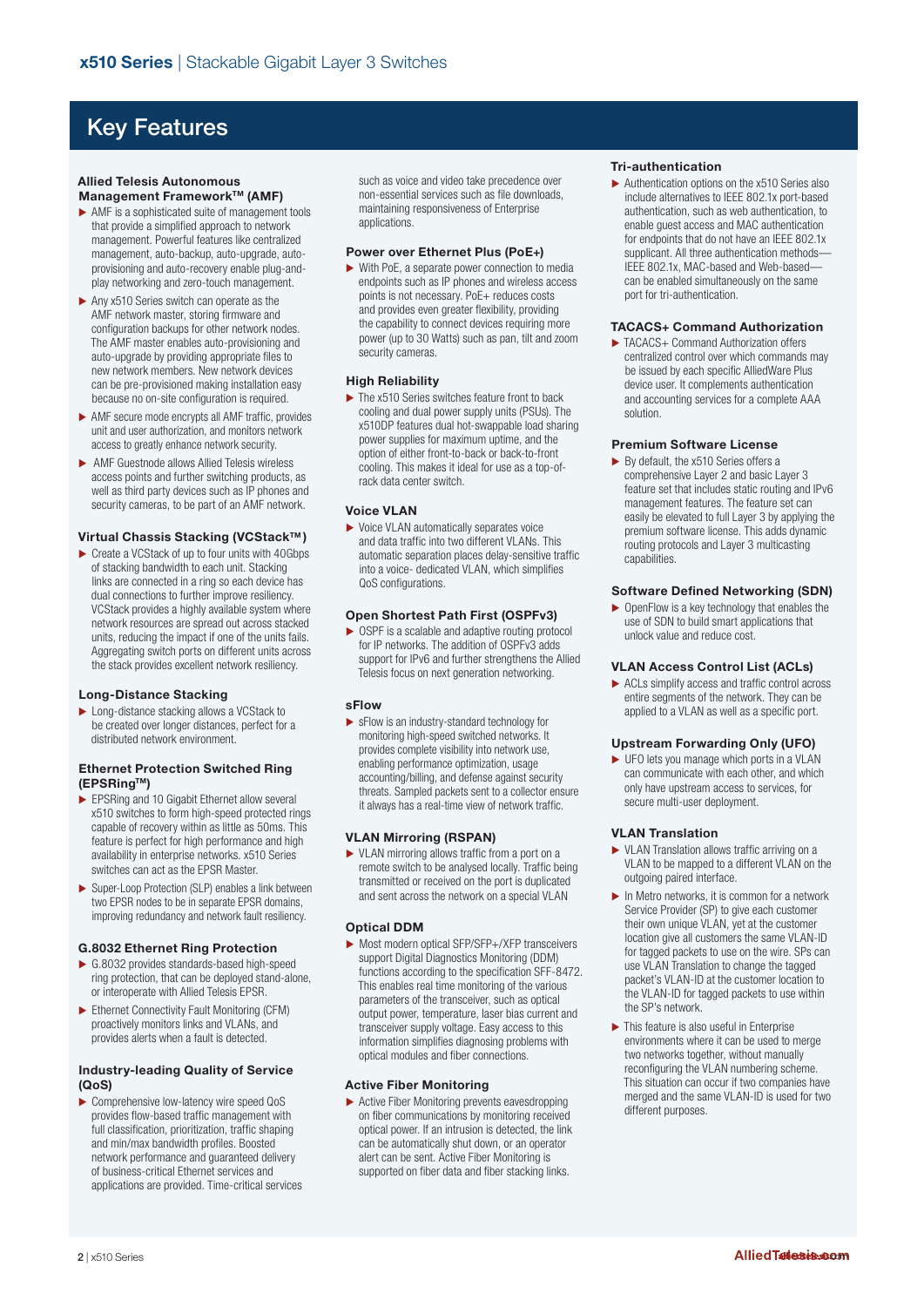# Key Solutions



### Resilient distribution switching

Allied Telesis x510 Series switches are ideal for distribution solutions, where resiliency and flexibility are required. In the above diagram, distribution switches utilize long-distance Virtual Chassis Stacking (VCStack-LD) to create a single virtual unit out of multiple devices. By using fiber stacking connectivity, units can be kilometers apart – perfect for a distributed environment.

When combined with link aggregation, VCStack provides a solution with no single point of failure that fully utilizes all network bandwidth.

Allied Telesis x510 Series switches support Enterprises and their use of business-critical online resources and applications, with a resilient and reliable distribution solution.

### Peace of mind at the network edge

Allied Telesis x510L Series switches make the ideal choice at the network edge where security, resiliency and flexibility are required. In the above diagram, security is enforced using Network Access Control (NAC) combined with triauthentication to prevent unauthorized users and devices from connecting to the network. Link aggregations are used to provide both resiliency back to the core chassis, and an increase in available bandwidth over a single link. Flexibility is ensured with the range of interface types and PoE options available on the x510L Series.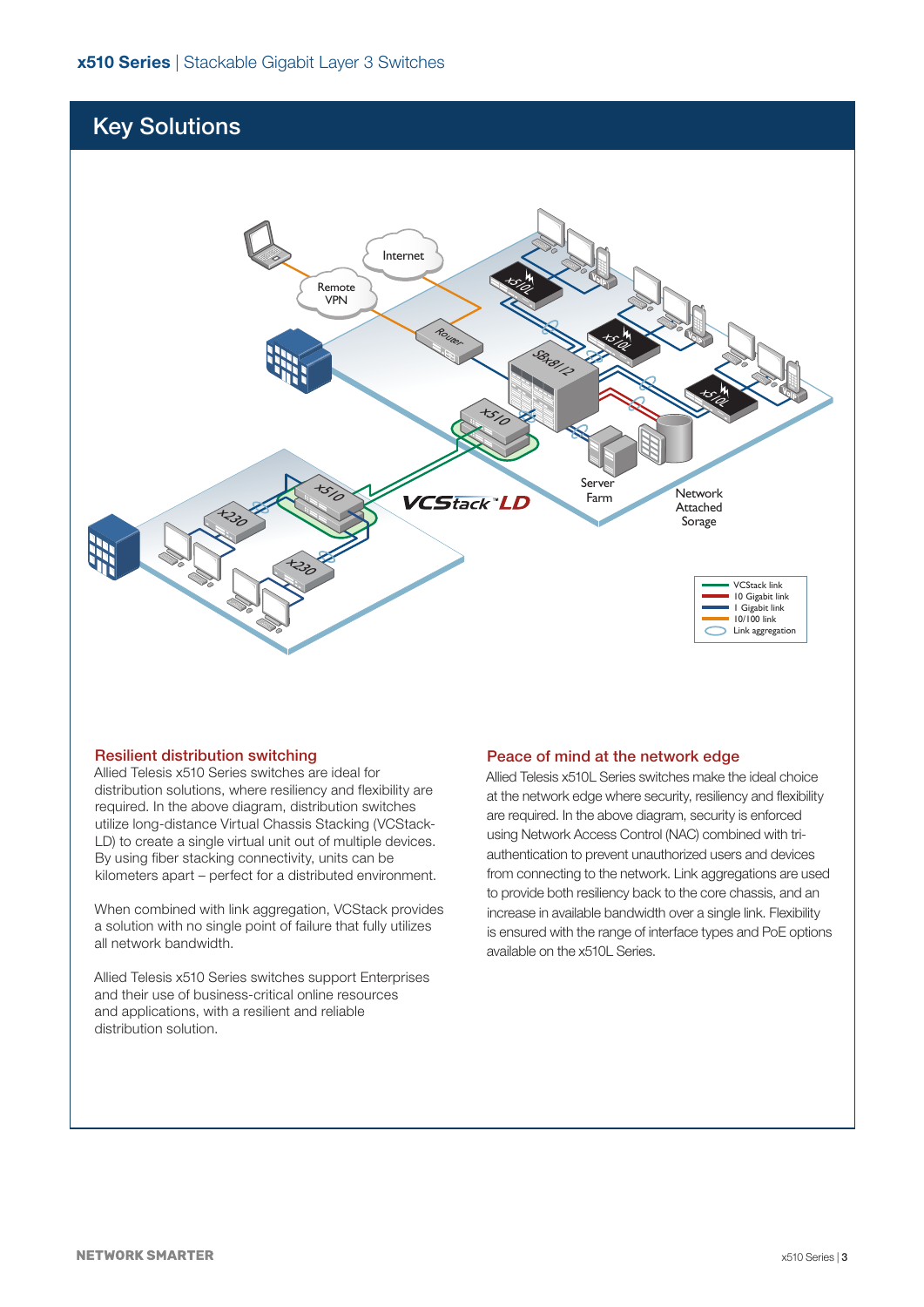# Key Solutions



### Resilient small network core

The x510DP models have two hot-swappable loadsharing PSUs for the ultimate in reliability and ease of maintenance. The x510DP switches also feature the power of Virtual Chassis Stacking (VCStack), removing any single point of failure from the network, and making them perfect for small business or education solutions.

The diagram shows a pair of x510DP switches in an education environment, where link aggregation between the VCStack core and servers, the firewall, and edge switches provides resilient connectivity.

Allied Telesis edge switches connect and power access points for wireless network connectivity for staff and students, as well as IP security cameras to ensure a safe learning environment.

The Allied Telesis Autonomous Management Framework (AMF) simplifies and automates many day to day administration tasks, easing the burden of network management. The x510DP switches act as the AMF master, automatically backing up the entire network, and providing plug-and-play network growth and zero-touch unit replacement.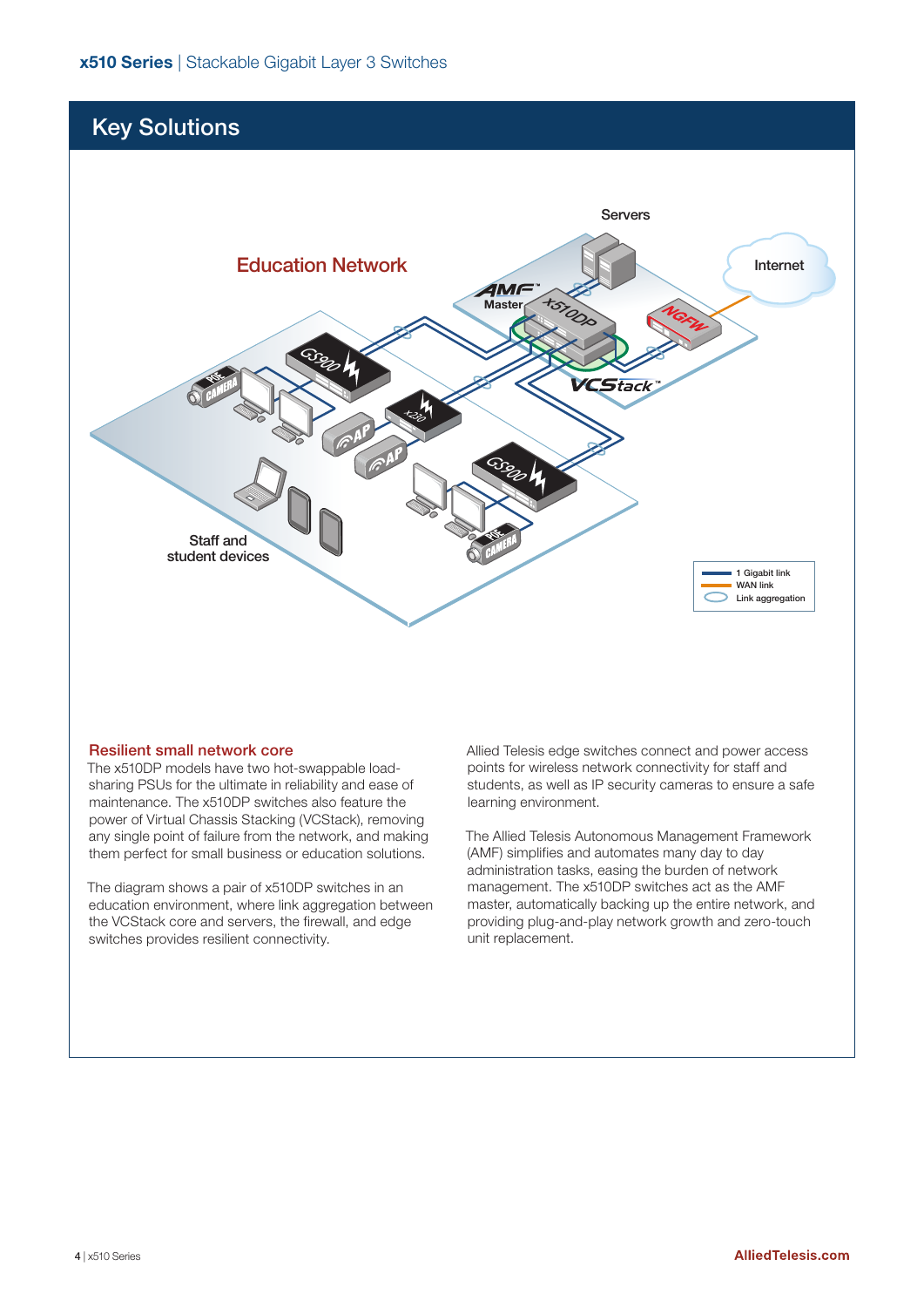### **Specifications**

| <b>PRODUCT</b> | 10/100/1000T (RJ-45)<br><b>COPPER PORTS</b> | 100/1000X<br><b>SFP PORTS</b> | 1/10 GIGABIT<br><b>SFP+ PORTS</b> | <b>10 GIGABIT</b><br><b>STACKING PORTS</b> | <b>POE+ ENABLED</b><br><b>PORTS</b> | <b>SWITCHING</b><br><b>FABRIC</b> | <b>FORWARDING RATE</b> |
|----------------|---------------------------------------------|-------------------------------|-----------------------------------|--------------------------------------------|-------------------------------------|-----------------------------------|------------------------|
| x510-28GTX     | 24                                          |                               | 4 (2 if stacked)                  | $2^*$                                      |                                     | 128Gbps                           | 95.2Mpps               |
| x510-28GPX     | 24                                          | ۰                             | 4 (2 if stacked)                  | $2^*$                                      | 24                                  | 128Gbps                           | 95.2Mpps               |
| x510-28GSX     |                                             | 24                            | 4 (2 if stacked)                  | $2^*$                                      |                                     | 128Gbps                           | 95.2Mpps               |
| x510-28GSX-80  |                                             | 24                            | 4 (2 if stacked)                  | $2*$                                       | $\overline{\phantom{a}}$            | 128Gbps                           | 95.2Mpps               |
| x510-52GTX     | 48                                          |                               | 4 (2 if stacked)                  | $2^*$                                      |                                     | 228Gbps                           | 130.9Mpps              |
| x510-52GPX     | 48                                          | -                             | 4 (2 if stacked)                  | $2^*$                                      | 48                                  | 228Gbps                           | 130.9Mpps              |
| x510DP-28GTX   | 24                                          | $\overline{\phantom{0}}$      | 4 (2 if stacked)                  | $2*$                                       | $\overline{\phantom{a}}$            | 128Gbps                           | 95.2Mpps               |
| x510DP-52GTX   | 48                                          |                               | 4 (2 if stacked)                  | $2^*$                                      |                                     | 228Gbps                           | 130.9Mpps              |
| x510L-28GT     | 24                                          | $\overline{\phantom{a}}$      | 4 (2 if stacked)                  | $2^*$                                      | $\overline{\phantom{a}}$            | 128Gbps                           | 95.2Mpps               |
| x510L-28GP     | 24                                          |                               | 4 (2 if stacked)                  | $2^*$                                      | 24                                  | 128Gbps                           | 95.2Mpps               |
| x510L-52GT     | 48                                          |                               | 4 (2 if stacked)                  | $2^*$                                      | $\overline{\phantom{a}}$            | 228Gbps                           | 130.9Mpps              |
| x510L-52GP     | 48                                          |                               | 4 (2 if stacked)                  | $2^*$                                      | 48                                  | 228Gbps                           | 130.9Mpps              |

\* Stacking ports can be configured as additional 1G/10G Ethernet ports when unit is not stacked

### **Performance**

- $\blacktriangleright$  40Gbps of stacking bandwidth
- ▶ Supports 13KB L2 jumbo frames
- $\blacktriangleright$  Wirespeed multicasting
- $\blacktriangleright$  4094 configurable VLANs
- ▶ Up to 16K MAC addresses
- ▶ Up to 256 OpenFlow v1.3 entries
- $\blacktriangleright$  Up to 1K multicast entries
- $\blacktriangleright$  Routes: 2K (IPv4), 256 (IPv6)
- ▶ Up to 128 Link Aggregation Groups (LAGS) any combination of static and dynamic (LACP)
- ▶ 512MB DDR SDRAM, 64MB flash memory
- ▶ Packet buffer memory: AT-x510-28 2MB AT-x510-52 - 4MB

### **Reliability**

- $\blacktriangleright$  Modular AlliedWare Plus<sup>TM</sup> operating system
- $\blacktriangleright$  The x510 features dual internal redundant PSUs
- ▶ The x510-28GSX-80 features dual DC PSUs
- ▶ The x510DP features dual hot-swappable PSUs, providing uninterrupted power and extra reliability
- $\blacktriangleright$  The x510L has a single internal PSU
- $\blacktriangleright$  Full environmental monitoring of PSUs, fans, temperature and internal voltages. SNMP traps alert network managers in case of any failure

### **Power Characteristics**

- ▶ AC voltage: 90 to 260V (auto-ranging)
- Frequency: 47 to 63Hz
- ▶ DC voltage (x510-28GSX-80): -48/-60V

### **Expandability**

- $\blacktriangleright$  Stack up to four units in a VCStack
- $\blacktriangleright$  Premium license option for additional features

### **Flexibility and Compatibility**

- ► Gigabit SFP ports on x510-28GSX will support any combination of Allied Telesis 100Mbps and 1000Mbps SFP modules listed in this document under Ordering Information
- ▶ 10G SFP+ ports will support any combination of Allied Telesis 1000Mbps SFP and 10GbE SFP+ modules and direct attach cables listed in this document under Ordering Information\*
- $\triangleright$  Stacking ports can be configured as 10G Ethernet ports
- $\blacktriangleright$  Port speed and duplex configuration can be set manually or by auto-negotiation

### **Diagnostic Tools**

- ▶ Active Fiber Monitoring detects tampering on optical links
- Built-In Self Test (BIST)
- $\blacktriangleright$  Find-me device locator
- $\blacktriangleright$  Automatic link flap detection and port shutdown
- ▶ Connectivity Fault Management (CFM)
- ▶ Continuity Check Protocol (CCP) for use with G.8032 ERPS
- ▶ Optical Digital Diagnostic Monitoring (DDM)
- ▶ Ping polling and TraceRoute for IPv4 and IPv6
- ▶ Port and VLAN mirroring (RSPAN)
- ▶ Cable fault locator (TDR)
- ▶ UniDirectional Link Detection (UDLD)

### **IPv4 Features**

- $\blacktriangleright$  Black hole routing
- $\blacktriangleright$  Directed broadcast forwarding
- ▶ DHCP server and relay
- $\blacktriangleright$  DNS relay
- Equal Cost Multi Path (ECMP) routing
- ▶ Policy-based routing
- ▶ Route redistribution (OSPF, RIP)
- ▶ Static unicast and multicast routes for IPv4
- ▶ UDP broadcast helper (IP helper)

### **IPv6 Features**

- ▶ DHCPv6 relay, DHCPv6 client
- ▶ DNSv6 relay, DNSv6 client
- ▶ IPv4 and IPv6 dual stack
- ▶ IPv6 QoS, storm protection and hardware ACLs
- ▶ Device management over IPv6 networks with SNMPv6, Telnetv6, SSHv6 and Syslogy6
- In NTPv6 client and server
- ▶ Static unicast and multicast routes for IPv6
- **IPv6 Ready certified**

### **Management**

- ▶ Front panel 7-segment LED provides at-a-glance status and fault information
- ۼ Allied Telesis Autonomous Management Framework (AMF) enables powerful centralized management and zero-touch device installation and recovery
- $\blacktriangleright$  Trv AMF for free with the built-in AMF Starter licance
- $\blacktriangleright$  Console management port on the front panel for ease of access
- ▶ Eco-friendly mode allows ports and LEDs to be disabled to save power
- ▶ Web-based Graphical User Interface (GUI)
- $\blacktriangleright$  Industry-standard CLI with context-sensitive help
- ▶ Powerful CLI scripting engine
- ۼ Comprehensive SNMP MIB support for standardsbased device management
- ۼ Built-in text editor
- $\blacktriangleright$  Event-based triggers allow user-defined scripts to be executed upon selected system events
- $\blacktriangleright$  USB interface allows software release files, configurations and other files to be stored for backup and distribution to other devices

### **Quality of Service**

- $\triangleright$  8 priority queues with a hierarchy of high priority queues for real-time traffic, and mixed scheduling, for each switch port
- $\blacktriangleright$  Limit bandwidth per port or per traffic class down to 64kbps
- $\blacktriangleright$  Wirespeed traffic classification with low latency essential for VoIP and real-time streaming media applications
- ▶ Policy-based QoS based on VLAN, port, MAC and general packet classifiers
- ▶ Policy-based storm protection
- $\blacktriangleright$  Extensive remarking capabilities
- $\blacktriangleright$  Taildrop for queue congestion control
- $\blacktriangleright$  Strict priority, weighted round robin or mixed scheduling
- ▶ IP precedence and DiffServ marking based on layer 2, 3 and 4 headers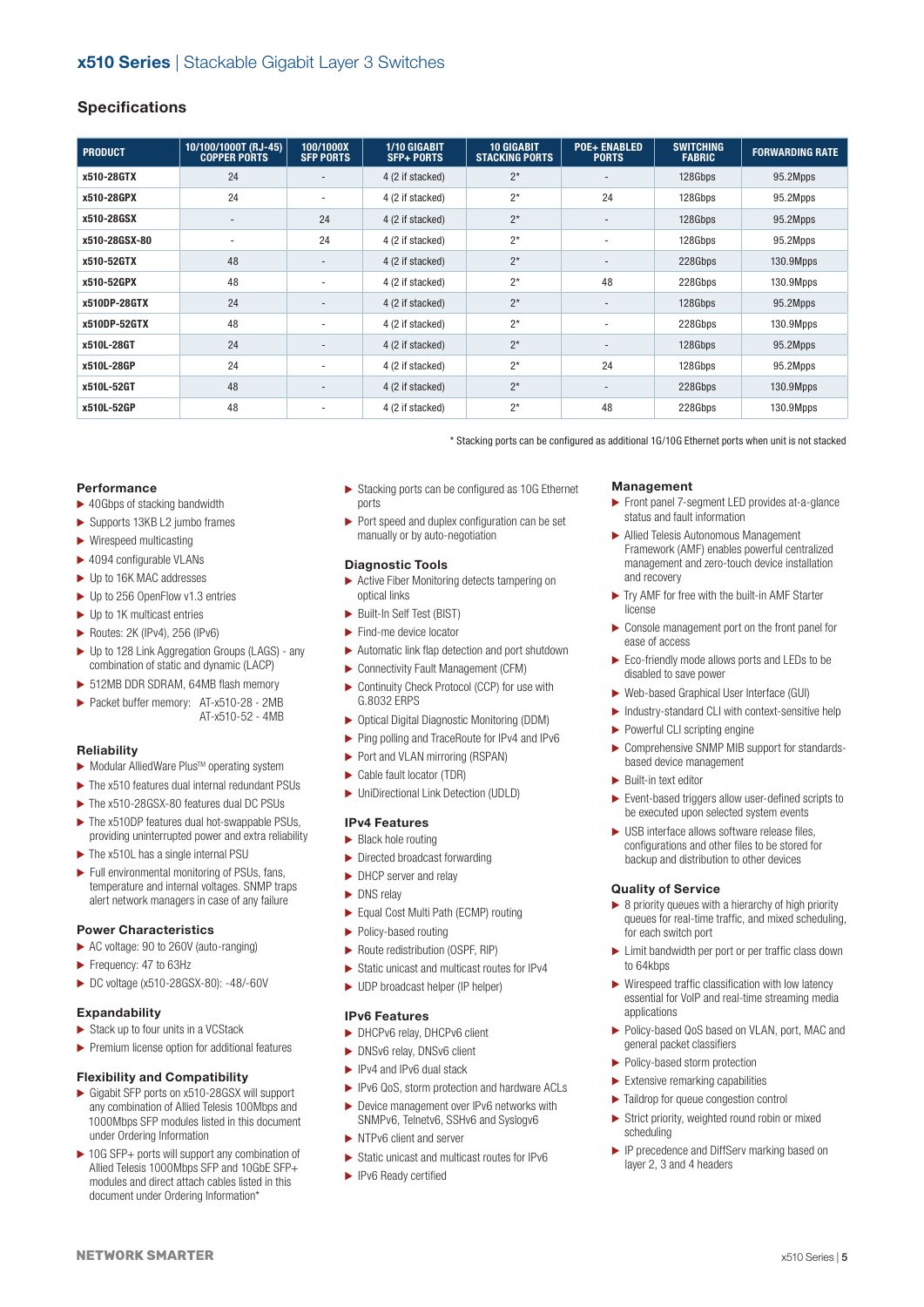### **Resiliency Features**

- **BPDU** forwarding
- $\triangleright$  Stacking ports can be configured as 10G Ethernet ports
- ۼ Control Plane Prioritization (CPP) ensures the CPU always has sufficient bandwidth to process network control traffic
- ۼ Dynamic link failover (host attach)
- ۼ EPSRing (Ethernet Protection Switched Rings) with SuperLoop Protection (SLP)
- $\blacktriangleright$  EPSR enhanced recovery for extra resiliency
- ► Long-Distance stacking (VCStack-LD)
- ▶ Loop protection: loop detection and thrash limiting
- ▶ PVST+ compatibility mode
- $\blacktriangleright$  STP root guard
- $\blacktriangleright$  VCStack fast failover minimizes network disruption

#### **Security Features**

- ▶ Access Control Lists (ACLs) based on layer 3 and 4 headers, per VLAN or port
- $\blacktriangleright$  Configurable ACLs for management traffic
- $\blacktriangleright$  Dynamic ACLs assigned via port authentication  $\blacktriangleright$  ACL Groups enable multiple hosts/ports to be included in a single ACL, reducing configuration
- ۼ Auth-fail and guest VLANs
- $\blacktriangleright$  Authentication, Authorization and Accounting (AAA)
- $\blacktriangleright$  Bootloader can be password protected for device security
- BPDU protection
- ▶ DHCP snooping, IP source guard and Dynamic ARP Inspection (DAI)
- $\triangleright$  DoS attack blocking and virus throttling
- ▶ Dynamic VLAN assignment
- ▶ MAC address filtering and MAC address lockdown
- ▶ Network Access and Control (NAC) features manage endpoint security
- ۼ Port-based learn limits (intrusion detection)
- ▶ Private VLANs provide security and port isolation for multiple customers using the same VLAN
- ▶ Secure Copy (SCP)
- ▶ Secure File Transfer Protocol (SFTP)
- $\blacktriangleright$  Strong password security and encryption
- $\blacktriangleright$  Tri-authentication: MAC-based, web-based and IEEE 802.1x
- ۼ RADIUS group selection per VLAN or port
- **RADIUS Proxy**

### **Software Defined Networking (SDN)**

▶ OpenFlow v1.3 with support for encryption, connection interruption and inactivity probe

### **Environmental Specifications**

- $\blacktriangleright$  Operating temperature range: 0°C to 45°C (32°F to 113°F) Derated by 1°C per 305 meters (1,000 ft)
- Storage temperature range: -25°C to 70°C (-13°F to 158°F)
- ▶ Operating relative humidity range: 5% to 90% non-condensing
- $\blacktriangleright$  Storage relative humidity range: 5% to 95% non-condensing
- ▶ Operating altitude: 3,048 meters maximum (10,000 ft)

### **Electrical Approvals and Compliances**

- ► EMC: EN55022 class A, FCC class A, VCCI class A, ICES-003 class A
- ۼ Immunity: EN55024, EN61000-3-levels 2 (Harmonics), and 3 (Flicker) – AC models only

#### **Safety**

- ► Standards: UL60950-1, CAN/CSA-C22.2 No. 60950-1-03, EN60950-1, EN60825-1, AS/NZS 60950.1
- ▶ Certification: UL, cUL, TUV ( TUV is on all models except the AT-x510DP-52GTX)

#### **Restrictions on Hazardous Substances (RoHS) Compliance**

- EU RoHS compliant
- ۼ China RoHS compliant

| <b>PRODUCT</b> | <b>WIDTH X DEPTH X HEIGHT</b>                                      | <b>MOUNTING</b> | <b>WEIGHT</b>     | <b>PACKAGED DIMENSIONS</b> |                                                               |
|----------------|--------------------------------------------------------------------|-----------------|-------------------|----------------------------|---------------------------------------------------------------|
|                |                                                                    |                 | <b>UNPACKAGED</b> | <b>PACKAGED</b>            |                                                               |
| x510-28GTX     | 440 x 325 x 44 mm<br>$(17.32 \times 12.80 \times 1.73)$ in         | Rack-mount      | 4.3 kg (9.48 lb)  | 6.3 kg (13.89 lb)          | 57 x 43 x 15 cm<br>$(22.4 \times 16.9 \times 5.9)$ in)        |
| x510-28GPX     | 440 x 400 x 44 mm<br>$(17.32 \times 15.75 \times 1.73)$ in         | Rack-mount      | 5.8 kg (12.79 lb) | 7.8 kg (17.20 lb)          | 57 x 51 x 15 cm<br>$(22.4 \times 20.1 \times 5.9)$ in         |
| x510-28GSX     | 440 x 325 x 44 mm<br>$(17.32 \times 12.80 \times 1.73 \text{ in})$ | Rack-mount      | 4.8 kg (10.58 lb) | 6.8 kg (14.99 lb)          | 57 x 43 x 15 cm<br>$(22.4 \times 16.9 \times 5.9)$ in         |
| x510-28GSX-80  | 440 x 325 x 44 mm<br>$(17.32 \times 12.80 \times 1.73 \text{ in})$ | Rack-mount      | 4.8 kg (10.58 lb) | 6.8 kg (14.99 lb)          | 57 x 43 x 15 cm<br>$(22.4 \times 16.9 \times 5.9)$ in)        |
| x510-52GTX     | 440 x 325 x 44 mm<br>$(17.32 \times 12.80 \times 1.73 \text{ in})$ | Rack-mount      | 5.2 kg (11.47 lb) | 7.2 kg (15.88 lb)          | 57 x 43 x 15 cm<br>$(22.4 \times 16.9 \times 5.9)$ in)        |
| x510-52GPX     | 440 x 400 x 44 mm<br>$(17.32 \times 15.75 \times 1.73 \text{ in})$ | Rack-mount      | 6.2 kg (13.67 lb) | 8.2 kg (18.08 lb)          | 57 x 43 x 15 cm<br>$(22.4 \times 16.9 \times 5.9)$ in         |
| x510DP-28GTX   | 440 x 480 x 44 mm<br>$(17.32 \times 18.89 \times 1.73 \text{ in})$ | Rack-mount      | 5.3 kg (11.68 lb) | 7.3 kg (16.09 lb)          | 57 x 53 x 15 cm<br>$(22.4 \times 20.9 \times 5.9)$ in)        |
| x510DP-52GTX   | 440 x 480 x 44 mm<br>$(17.32 \times 18.89 \times 1.73 \text{ in})$ | Rack-mount      | 5.7 kg (12.57 lb) | 7.7 kg (16.98 lb)          | 57 x 55 x 15 cm<br>$(22.4 \times 21.6 \times 5.9)$ in         |
| x510L-28GT     | 440 x 325 x 44 mm<br>$(17.32 \times 12.80 \times 1.73 \text{ in})$ | Rack-mount      | 4.2 kg (9.26 lb)  | 6.2 kg (13.67 lb)          | 57 x 43 x 15 cm<br>$(22.4 \times 16.9 \times 5.9 \text{ in})$ |
| x510L-28GP     | 440 x 400 x 44 mm<br>$(17.32 \times 15.75 \times 1.73$ in)         | Rack-mount      | 5.2 kg (11.47 lb) | 7.2 kg (15.88 lb)          | 57 x 51 x 15 cm<br>$(22.4 \times 20.1 \times 5.9)$ in         |
| x510L-52GT     | 440 x 325 x 44 mm<br>$(17.32 \times 12.80 \times 1.73 \text{ in})$ | Rack-mount      | 4.8 kg (10.58 lb) | 6.8 kg (14.99 lb)          | 57 x 43 x 15 cm<br>$(22.4 \times 16.9 \times 5.9)$ in)        |
| x510L-52GP     | 440 x 400 x 44 mm<br>$(17.32 \times 15.75 \times 1.73 \text{ in})$ | Rack-mount      | 5.7 kg (12.57 lb) | 7.7 kg (16.98 lb)          | 57 x 51 x 15 cm<br>$(22.4 \times 20.1 \times 5.9)$ in)        |

### **Physical Specifications**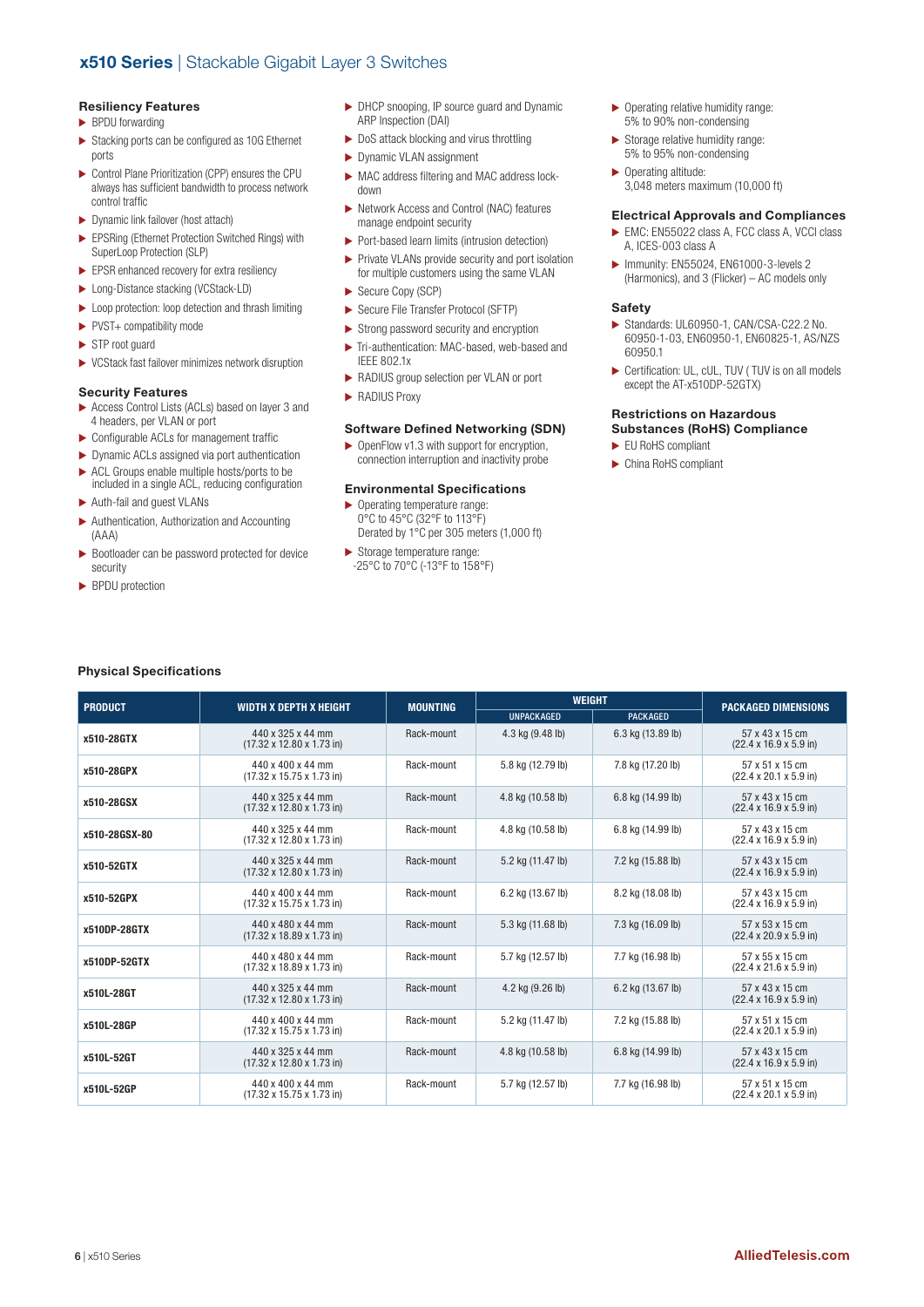### **Power and Noise Characteristics**

|                | <b>NO POE LOAD</b>                     |                                       |              |                                        | <b>FULL POE+ LOAD</b>                 |                          | <b>MAX POE</b>           | <b>MAX 15.4W</b>         | <b>MAX 30W</b>           |
|----------------|----------------------------------------|---------------------------------------|--------------|----------------------------------------|---------------------------------------|--------------------------|--------------------------|--------------------------|--------------------------|
| <b>PRODUCT</b> | <b>MAX POWER</b><br><b>CONSUMPTION</b> | <b>MAX HEAT</b><br><b>DISSIPATION</b> | <b>NOISE</b> | <b>MAX POWER</b><br><b>CONSUMPTION</b> | <b>MAX HEAT</b><br><b>DISSIPATION</b> | <b>NOISE</b>             | <b>POWER</b>             | <b>POE PORTS</b>         | <b>POE+ PORTS</b>        |
| x510-28GTX     | 52W                                    | 177 BTU/h                             | 45 dBA       |                                        | $\overline{\phantom{a}}$              | $\overline{\phantom{a}}$ | $\overline{\phantom{a}}$ | $\overline{\phantom{a}}$ |                          |
| x510-28GPX     | 67W                                    | 229 BTU/h                             | 45 dBA       | 530W                                   | 605 BTU/h                             | 55 dBA                   | 370W                     | 24                       | 12                       |
| x510-28GSX     | 74W                                    | 252 BTU/h                             | 45 dBA       | $\overline{\phantom{a}}$               | $\overline{\phantom{a}}$              | $\overline{\phantom{a}}$ | $\overline{\phantom{a}}$ | $\overline{\phantom{a}}$ |                          |
| x510-28GSX-80  | 74W                                    | 252 BTU/h                             | 45 dBA       | $\overline{\phantom{a}}$               | $\overline{\phantom{a}}$              | $\overline{\phantom{a}}$ | ٠                        | $\overline{\phantom{a}}$ | $\overline{\phantom{a}}$ |
| x510-52GTX     | 86W                                    | 293 BTU/h                             | 45 dBA       |                                        |                                       | $\overline{\phantom{a}}$ |                          | $\overline{\phantom{a}}$ |                          |
| x510-52GPX     | 93W                                    | 317 BTU/h                             | 45 dBA       | 550W                                   | 620 BTU/h                             | 55 dBA                   | 370W                     | 24                       | 12                       |
| x510DP-28GTX   | 66W                                    | 225 BTU/h                             | 44 dBA       |                                        |                                       | $\overline{\phantom{a}}$ | ٠                        |                          |                          |
| x510DP-52GTX   | 95W                                    | 324 BTU/h                             | 44 dBA       | $\overline{\phantom{a}}$               | $\overline{\phantom{a}}$              | $\overline{\phantom{a}}$ | $\overline{\phantom{0}}$ | $\overline{\phantom{a}}$ | $\overline{\phantom{a}}$ |
| x510L-28GT     | 52W                                    | 177 BTU/h                             | 45 dBA       | $\overline{\phantom{a}}$               | $\overline{\phantom{a}}$              | $\overline{\phantom{a}}$ | -                        | $\overline{\phantom{a}}$ |                          |
| x510L-28GP     | 67W                                    | 229 BTU/h                             | 45 dBA       | 290W                                   | 330 BTU/h                             | 55 dBA                   | <b>185W</b>              | 12                       | 6                        |
| x510L-52GT     | 86W                                    | 293 BTU/h                             | 45 dBA       | $\overline{\phantom{a}}$               |                                       | $\overline{\phantom{a}}$ | $\overline{\phantom{a}}$ | $\overline{\phantom{a}}$ |                          |
| x510L-52GP     | 93W                                    | 317 BTU/h                             | 45 dBA       | 320W                                   | 365 BTU/h                             | 55 dBA                   | <b>185W</b>              | 12                       | 6                        |

Noise: tested to ISO7779; front bystander position

### **Latency (microseconds)**

| <b>PRODUCT</b> |                  | <b>PORT SPEED</b>  |                   |                    |
|----------------|------------------|--------------------|-------------------|--------------------|
|                | 10MBPS           | 100MBPS            | 1GBPS             | 10GBPS             |
| x510-28GTX     | $66\mu s$        | 9.3 <sub>µS</sub>  | 3.9 <sub>µS</sub> | 3.0 <sub>µS</sub>  |
| x510-28GPX     | 65 <sub>µS</sub> | 9.4 <sub>µS</sub>  | 3.9 <sub>µS</sub> | 3.0 <sub>µS</sub>  |
| x510-28GSX     | $66\mu s$        | 9.3 <sub>µS</sub>  | 3.9 <sub>µS</sub> | 3.0 <sub>µS</sub>  |
| x510-28GSX-80  | $66\mu s$        | 9.3 <sub>µS</sub>  | 3.9 <sub>µS</sub> | 3.0 <sub>µS</sub>  |
| x510-52GTX     | $68\mu s$        | 11.7 <sub>µS</sub> | $6.2\mu s$        | 4.8 <sub>µS</sub>  |
| x510-52GPX     | $68\mu s$        | 11.7 <sub>µS</sub> | $6.2\mu s$        | 4.8 <sub>µS</sub>  |
| x510DP-28GTX   | $66\mu s$        | $9.3 \mu s$        | 3.9 <sub>µS</sub> | $3.0\mu$ s         |
| x510DP-52GTX   | $68\mu s$        | $11.7\mu s$        | $6.2\mu s$        | 4.8 <sub>µS</sub>  |
| x510L-28GT     | $66\mu s$        | 9.3 <sub>µS</sub>  | 3.9 <sub>US</sub> | 3.0 <sub>µS</sub>  |
| x510L-28GP     | $66\mu s$        | 9.3 <sub>µS</sub>  | 3.9 <sub>US</sub> | 3.0 <sub>µ</sub> s |
| x510L-52GT     | $68\mu s$        | 11.7 <sub>µS</sub> | $6.2 \mu s$       | 4.8 <sub>µS</sub>  |
| x510L-52GP     | $68\mu s$        | $11.7\mu s$        | $6.2\mu s$        | 4.9 <sub>µS</sub>  |

### **Standards and Protocols**

### **AlliedWare Plus Operating System** Version 5.5.1

### **Border Gateway Protocol (BGP)**

BGP dynamic capability

|                 | BGP outbound route filtering               |
|-----------------|--------------------------------------------|
| <b>RFC 1772</b> | Application of the Border Gateway Protocol |
|                 | (BGP) in the Internet                      |
| RFC 1997        | <b>BGP</b> communities attribute           |
| RFC 2385        | Protection of BGP sessions via the TCP MD5 |
|                 | signature option                           |
| RFC 2439        | BGP route flap damping                     |
| RFC 2545        | Use of BGP-4 multiprotocol extensions for  |
|                 | IPv6 inter-domain routing                  |
| RFC 2858        | Multiprotocol extensions for BGP-4         |
| RFC 2918        | Route refresh capability for BGP-4         |
| RFC 3392        | Capabilities advertisement with BGP-4      |
| <b>RFC 3882</b> | Configuring BGP to block Denial-of-Service |
|                 | (DoS) attacks                              |
| RFC 4271        | Border Gateway Protocol 4 (BGP-4)          |
| RFC 4360        | <b>BGP</b> extended communities            |

RFC 4456 BGP route reflection - an alternative to full mesh iBGP

RFC 4724 BGP graceful restart<br>RFC 4893 BGP support for four-BGP support for four-octet AS number space RFC 5065 Autonomous system confederations for BGP

#### **Cryptographic Algorithms FIPS Approved Algorithms**

Encryption (Block Ciphers):

- ▶ AES (ECB, CBC, CFB and OFB Modes)
- ▶ 3DES (ECB, CBC, CFB and OFB Modes) Block Cipher Modes:
- $\blacktriangleright$  CCM
- $\blacktriangleright$  CMAC
- $\blacktriangleright$  GCM
- $\blacktriangleright$  XTS
- Digital Signatures & Asymmetric Key Generation:
- $\blacktriangleright$  DSA
- ECDSA
- $\triangleright$  RSA
- Secure Hashing:
- $\triangleright$  SHA-1
- ۼ SHA-2 (SHA-224, SHA-256, SHA-384. SHA-512)

#### Message Authentication:

- ۼ HMAC (SHA-1, SHA-2(224, 256, 384, 512)
- Random Number Generation:
- DRBG (Hash, HMAC and Counter)

### **Non FIPS Approved Algorithms**

RNG (AES128/192/256) DES MD5

### **Ethernet**

IEEE 802.2 Logical Link Control (LLC) IEEE 802.3 Ethernet IEEE 802.3ab1000BASE-T IEEE 802.3adStatic and dynamic link aggregation IEEE 802.3ae10 Gigabit Ethernet IEEE 802.3af Power over Ethernet (PoE) IEEE 802.3at Power over Ethernet Plus (PoE+) IEEE 802.3azEnergy Efficient Ethernet (EEE) IEEE 802.3u 100BASE-X IEEE 802.3x Flow control – full-duplex operation IEEE 802.3z 1000BASE-X

#### **IPv4 Features**

- RFC 768 User Datagram Protocol (UDP)<br>RFC 791 Internet Protocol (IP) Internet Protocol (IP) RFC 792 Internet Control Message Protocol (ICMP) RFC 793 Transmission Control Protocol (TCP)<br>RFC 826 Address Resolution Protocol (ARP) RFC 826 Address Resolution Protocol (ARP)<br>RFC 894 Standard for the transmission of IP Standard for the transmission of IP datagrams over Ethernet networks RFC 919 Broadcasting Internet datagrams RFC 922 Broadcasting Internet datagrams in the presence of subnets RFC 932 Subnetwork addressing scheme<br>RFC 950 Internet standard subnetting pro Internet standard subnetting procedure RFC 951 Bootstrap Protocol (BootP) RFC 1027 Proxy ARP RFC 1035 DNS client RFC 1042 Standard for the transmission of IP datagrams over IEEE 802 networks RFC 1071 Computing the Internet checksum RFC 1122 Internet host requirements<br>RFC 1191 Path MTU discovery Path MTU discovery RFC 1256 ICMP router discovery messages RFC 1518 An architecture for IP address allocation with CIDR
- RFC 1519 Classless Inter-Domain Routing (CIDR)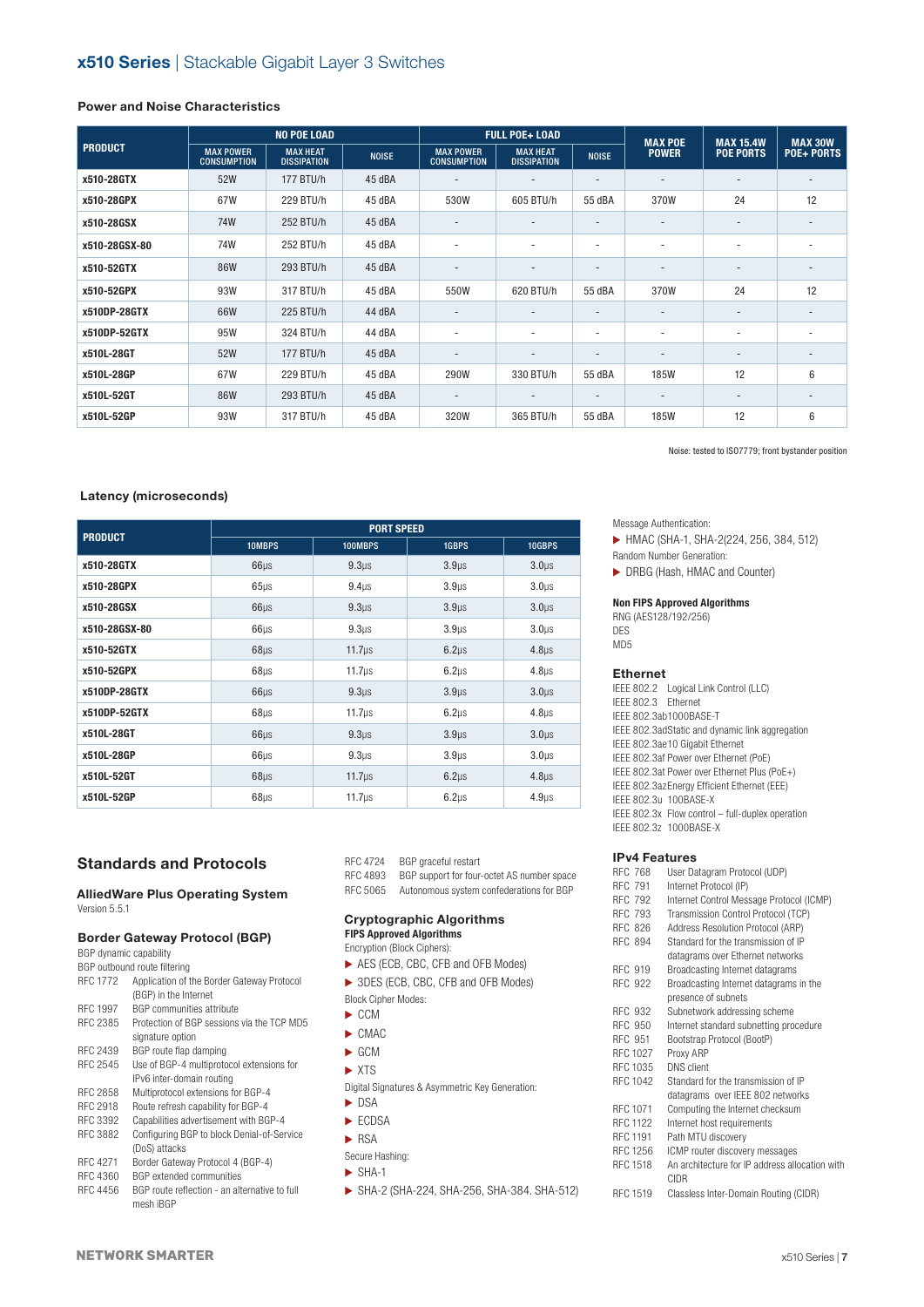| RFC 1542 | Clarifications and extensions for BootP |
|----------|-----------------------------------------|
| RFC 1591 | Domain Name System (DNS)                |
| RFC 1812 | Requirements for IPv4 routers           |
| RFC 1918 | IP addressing                           |
| RFC 2581 | <b>TCP</b> congestion control           |

#### **IPv6 Features**

| RFC 1981 | Path MTU discovery for IPv6                   |
|----------|-----------------------------------------------|
| RFC 2460 | IPv6 specification                            |
| RFC 2464 | Transmission of IPv6 packets over Ethernet    |
|          | networks                                      |
| RFC 2711 | IPv6 router alert option                      |
| RFC 3056 | Connection of IPv6 domains via IPv4 clouds    |
| RFC 3484 | Default address selection for IPv6            |
| RFC 3596 | DNS extensions to support IPv6                |
| RFC 4007 | IPv6 scoped address architecture              |
| RFC 4193 | Unique local IPv6 unicast addresses           |
| RFC 4291 | IPv6 addressing architecture                  |
| RFC 4443 | Internet Control Message Protocol (ICMPv6)    |
| RFC 4861 | Neighbor discovery for IPv6                   |
| RFC 4862 | IPv6 Stateless Address Auto-Configuration     |
|          | (SLAAC)                                       |
| RFC 5014 | IPv6 socket API for source address selection  |
| RFC 5095 | Deprecation of type 0 routing headers in IPv6 |
| RFC 5175 | IPv6 Router Advertisement (RA) flags option   |
| RFC 6105 | IPv6 Router Advertisement (RA) quard          |
|          |                                               |

#### **Management**

| AT Enterprise MIB  |                                                  |  |  |
|--------------------|--------------------------------------------------|--|--|
| AMF MIB and traps  |                                                  |  |  |
| Optical DDM MIB    |                                                  |  |  |
| SNMPv1, v2c and v3 |                                                  |  |  |
|                    | IEEE 802.1ABLink Layer Discovery Protocol (LLDP) |  |  |
| <b>RFC 1155</b>    | Structure and identification of management       |  |  |
|                    | information for TCP/IP-based Internets           |  |  |
| <b>RFC 1157</b>    | Simple Network Management Protocol               |  |  |
|                    | (SNMP)                                           |  |  |
| RFC 1212           | Concise MIB definitions                          |  |  |
| <b>RFC 1213</b>    | MIB for network management of TCP/               |  |  |
|                    | IP-based Internets: MIB-II                       |  |  |
| RFC 1215           | Convention for defining traps for use with the   |  |  |
|                    | SNMP                                             |  |  |
| <b>RFC 1227</b>    | SNMP MUX protocol and MIB                        |  |  |
| RFC 1239           | <b>Standard MIB</b>                              |  |  |
|                    | RIPv2 MIB extension                              |  |  |
| <b>RFC 1724</b>    |                                                  |  |  |
| <b>RFC 2578</b>    | Structure of Management Information v2           |  |  |
|                    | (SMIv2)                                          |  |  |
| RFC 2579           | Textual conventions for SMIv2                    |  |  |
| RFC 2580           | Conformance statements for SMIv2                 |  |  |
| <b>RFC 2674</b>    | Definitions of managed objects for bridges       |  |  |
|                    | with traffic classes, multicast filtering and    |  |  |
|                    | <b>VLAN</b> extensions                           |  |  |
| RFC 2741           | Agent extensibility (AgentX) protocol            |  |  |
| <b>RFC 2787</b>    | Definitions of managed objects for VRRP          |  |  |
| RFC 2819           | RMON MIB (groups 1,2,3 and 9)                    |  |  |
| RFC 2863           | Interfaces group MIB                             |  |  |
| RFC 3176           | sFlow: a method for monitoring traffic in        |  |  |
|                    | switched and routed networks                     |  |  |
| RFC 3411           | An architecture for describing SNMP              |  |  |
|                    | management frameworks                            |  |  |
| RFC 3412           | Message processing and dispatching for the       |  |  |
|                    | <b>SNMP</b>                                      |  |  |
| <b>RFC 3413</b>    | SNMP applications                                |  |  |
| <b>RFC 3414</b>    | User-based Security Model (USM) for              |  |  |
|                    | SNMP <sub>v3</sub>                               |  |  |
| RFC 3415           | View-based Access Control Model (VACM)           |  |  |
|                    | for SNMP                                         |  |  |
| RFC 3416           | Version 2 of the protocol operations for the     |  |  |
|                    | <b>SNMP</b>                                      |  |  |
| RFC 3417           | Transport mappings for the SNMP                  |  |  |
| RFC 3418           | MIB for SNMP                                     |  |  |
| RFC 3621           | Power over Ethernet (PoE) MIB                    |  |  |
| RFC 3635           | Definitions of managed objects for the           |  |  |
|                    | Ethernet-like interface types                    |  |  |
| RFC 3636           | IEEE 802.3 MAU MIB                               |  |  |
| <b>RFC 4022</b>    | SNMPv2 MIB for TCP using SMIv2                   |  |  |
| RFC 4113           | SNMPv2 MIB for UDP using SMIv2                   |  |  |
|                    |                                                  |  |  |
| <b>RFC 4292</b>    | IP forwarding table MIB                          |  |  |
| <b>RFC 4293</b>    | SNMPv2 MIB for IP using SMIv2                    |  |  |

| <b>RFC 4188</b>         | Definitions of managed objects for bridges                                          |
|-------------------------|-------------------------------------------------------------------------------------|
| RFC 4318                | Definitions of managed objects for bridges<br>with RSTP                             |
| RFC 4560                | Definitions of managed objects for remote<br>ping, traceroute and lookup operations |
| <b>RFC 5424</b>         | Syslog protocol                                                                     |
| RFC 6527                | Definitions of managed objects for VRRPv3                                           |
|                         | <b>Multicast Support</b>                                                            |
|                         | Bootstrap Router (BSR) mechanism for PIM-SM                                         |
| IGMP query solicitation |                                                                                     |
|                         | IGMP snooping (v1, v2 and v3)                                                       |
|                         | IGMP/MLD multicast forwarding (IGMP/MLD proxy)                                      |
|                         | MLD snooping (v1 and v2)                                                            |
|                         | PIM for IPv6 and SSM for IPv6                                                       |
| RFC 2236                | Internet Group Management Protocol v2<br>(IGMPv2)                                   |
| RFC 2710                | Multicast Listener Discovery (MLD) for IPv6                                         |
| RFC 2818                | HTTP over TLS ("HTTPS")                                                             |

RFC 3280 Internet X.509 PKI Certificate and Certificate Revocation List (CRL) profile RFC 3376 IGMPv3 RFC 3810 Multicast Listener Discovery v2 (MLDv2) for IPv6

- 
- RFC 3973 PIM Dense Mode (DM)<br>RFC 4541 IGMP and MLD snoopir IGMP and MLD snooping switches RFC 4601 Protocol Independent Multicast - Sparse
- Mode (PIM-SM): protocol specification (revised) RFC 4604 Using IGMPv3 and MLDv2 for source-
- specific multicast RFC 4607 Source-specific multicast for IP

### **Open Shortest Path First (OSPF)**

|                        | Open Shortest Path First (OSPF)           |
|------------------------|-------------------------------------------|
|                        | OSPF link-local signaling                 |
|                        | OSPF MD5 authentication                   |
| OSPF restart signaling |                                           |
|                        | Out-of-band LSDB resync                   |
| RFC 1245               | OSPF protocol analysis                    |
| RFC 1246               | Experience with the OSPF protocol         |
| <b>RFC 1370</b>        | Applicability statement for OSPF          |
| RFC 1765               | OSPF database overflow                    |
| RFC 2328               | OSPE <sub>v2</sub>                        |
| RFC 2370               | OSPF opaque LSA option                    |
| RFC 2740               | OSPFv3 for IPv6                           |
| RFC 3101               | OSPF Not-So-Stubby Area (NSSA) option     |
| RFC 3509               | Alternative implementations of OSPF area  |
|                        | border routers                            |
| RFC 3623               | Graceful OSPF restart                     |
| RFC 3630               | Traffic engineering extensions to OSPF    |
| RFC 4552               | Authentication/confidentiality for OSPFv3 |
| RFC 5329               | Traffic engineering extensions to OSPFv3  |
| RFC 5340               | OSPFv3 for IPv6 (partial support)         |
|                        |                                           |
|                        | <b>Quality of Service (QoS)</b>           |
|                        | IFFF 802.1n Priority tagging              |

| IEEE 802.1p                                              | Priority tagging                             |  |
|----------------------------------------------------------|----------------------------------------------|--|
| RFC 2211                                                 | Specification of the controlled-load network |  |
|                                                          | element service                              |  |
| <b>RFC 2474</b>                                          | DiffServ precedence for eight queues/port    |  |
| RFC 2475                                                 | DiffServ architecture                        |  |
| RFC 2597                                                 | DiffServ Assured Forwarding (AF)             |  |
| RFC 2697                                                 | A single-rate three-color marker             |  |
| RFC 2698                                                 | A two-rate three-color marker                |  |
| RFC 3246                                                 | DiffServ Expedited Forwarding (EF)           |  |
|                                                          |                                              |  |
| <b>Resiliency Features</b>                               |                                              |  |
| ITU-T G.8032 / Y.1344 Ethernet Ring Protection Switching |                                              |  |
|                                                          |                                              |  |

|          | TTU-T G.8032 / Y.1344 Ethernet Ring Protection Switching |
|----------|----------------------------------------------------------|
|          | (ERPS)                                                   |
|          | IEEE 802.1AXLink aggregation (static and LACP)           |
|          | IEEE 802.1D MAC bridges                                  |
|          | IEEE 802.1s Multiple Spanning Tree Protocol (MSTP)       |
|          | IEEE 802.1w Rapid Spanning Tree Protocol (RSTP)          |
| RFC 5798 | Virtual Router Redundancy Protocol version 3             |
|          | (VRRPv3) for IPv4 and IPv6                               |
|          |                                                          |
|          | Den Handels and a film Dan London                        |

#### **Routing Information Protocol (RIP)** RFC 1058 Routing Information Protocol (RIP) RFC 2080 RIPng for IPv6

RFC 2081 RIPng protocol applicability statement RFC 2082 RIP-2 MD5 authentication RFC 2453 RIPv2

### **Security Features**

| SSH remote login                                        |                                                       |  |  |  |  |
|---------------------------------------------------------|-------------------------------------------------------|--|--|--|--|
| SSLv2 and SSLv3                                         |                                                       |  |  |  |  |
| TACACS+ Accounting, Authentication, Authorization (AAA) |                                                       |  |  |  |  |
|                                                         | IEEE 802.1X Authentication protocols (TLS, TTLS, PEAP |  |  |  |  |
|                                                         | and MD5)                                              |  |  |  |  |
|                                                         | IEEE 802.1X Multi-supplicant authentication           |  |  |  |  |
|                                                         | IEEE 802.1X Port-based network access control         |  |  |  |  |
| <b>RFC 2560</b>                                         | X.509 Online Certificate Status Protocol              |  |  |  |  |
|                                                         | (OCSP)                                                |  |  |  |  |
| <b>RFC 2818</b>                                         | HTTP over TLS ("HTTPS")                               |  |  |  |  |
| <b>RFC 2865</b>                                         | RADIUS authentication                                 |  |  |  |  |
| <b>RFC 2866</b>                                         | RADIUS accounting                                     |  |  |  |  |
| <b>RFC 2868</b>                                         | RADIUS attributes for tunnel protocol support         |  |  |  |  |
| <b>RFC 2986</b>                                         | PKCS #10: certification request syntax                |  |  |  |  |
|                                                         | specification v1.7                                    |  |  |  |  |
| <b>RFC 3546</b>                                         | Transport Layer Security (TLS) extensions             |  |  |  |  |
| <b>RFC 3579</b>                                         | RADIUS support for Extensible                         |  |  |  |  |
|                                                         | Authentication Protocol (EAP)                         |  |  |  |  |
| <b>RFC 3580</b>                                         | IEEE 802.1x RADIUS usage quidelines                   |  |  |  |  |
| <b>RFC 3748</b>                                         | PPP Extensible Authentication Protocol (EAP)          |  |  |  |  |
| <b>RFC 4251</b>                                         | Secure Shell (SSHv2) protocol architecture            |  |  |  |  |
| <b>RFC 4252</b>                                         | Secure Shell (SSHv2) authentication protocol          |  |  |  |  |
| <b>RFC 4253</b>                                         | Secure Shell (SSHv2) transport layer protocol         |  |  |  |  |
| <b>RFC 4254</b>                                         | Secure Shell (SSHv2) connection protocol              |  |  |  |  |
| <b>RFC 5246</b>                                         | Transport Layer Security (TLS) v1.2                   |  |  |  |  |
| <b>RFC 5280</b>                                         | X.509 certificate and Certificate Revocation          |  |  |  |  |
|                                                         | List (CRL) profile                                    |  |  |  |  |
| <b>RFC 5425</b>                                         | Transport Layer Security (TLS) transport              |  |  |  |  |
|                                                         | mapping for Syslog                                    |  |  |  |  |
| <b>RFC 5656</b>                                         | Elliptic curve algorithm integration for SSH          |  |  |  |  |
| RFC 6125                                                | Domain-based application service identity             |  |  |  |  |
|                                                         | within PKI using X.509 certificates with TLS          |  |  |  |  |
| RFC 6614                                                | Transport Layer Security (TLS) encryption             |  |  |  |  |
|                                                         | for RADIUS                                            |  |  |  |  |
| <b>RFC 6668</b>                                         | SHA-2 data integrity verification for SSH             |  |  |  |  |
|                                                         |                                                       |  |  |  |  |

#### **Services**

| Telnet protocol specification                           |
|---------------------------------------------------------|
| Telnet option specifications                            |
| Telnet echo option                                      |
| Telnet suppress go ahead option                         |
| Telnet terminal-type option                             |
| Trivial File Transfer Protocol (TFTP)                   |
| SMTP service extension                                  |
| <b>MIMF</b>                                             |
| DHCPv4 (server, relay and client)                       |
| DHCP options and BootP vendor extensions                |
| SMTP service extension for authentication               |
| Hypertext Transfer Protocol - HTTP/1.1                  |
| Simple Mail Transfer Protocol (SMTP)                    |
| Internet message format                                 |
| DHCP relay agent information option (DHCP<br>option 82) |
| DHCPv6 (server, relay and client)                       |
| IPv6 prefix options for DHCPv6                          |
| DNS configuration options for DHCPv6                    |
| Subscriber-ID suboption for DHCP relay                  |
| agent option                                            |
| Simple Network Time Protocol (SNTP)<br>version 4        |
| Network Time Protocol (NTP) version 4                   |
|                                                         |

### **VLAN Support**

Generic VLAN Registration Protocol (GVRP) IEEE 802.1ad Provider bridges (VLAN stacking, Q-in-Q) IEEE 802.1Q Virtual LAN (VLAN) bridges IEEE 802.1v VLAN classification by protocol and port IEEE 802.3acVLAN tagging

### **Voice over IP (VoIP)**

|             | LLDP-MED ANSI/TIA-1057 |
|-------------|------------------------|
| Voice VI AN |                        |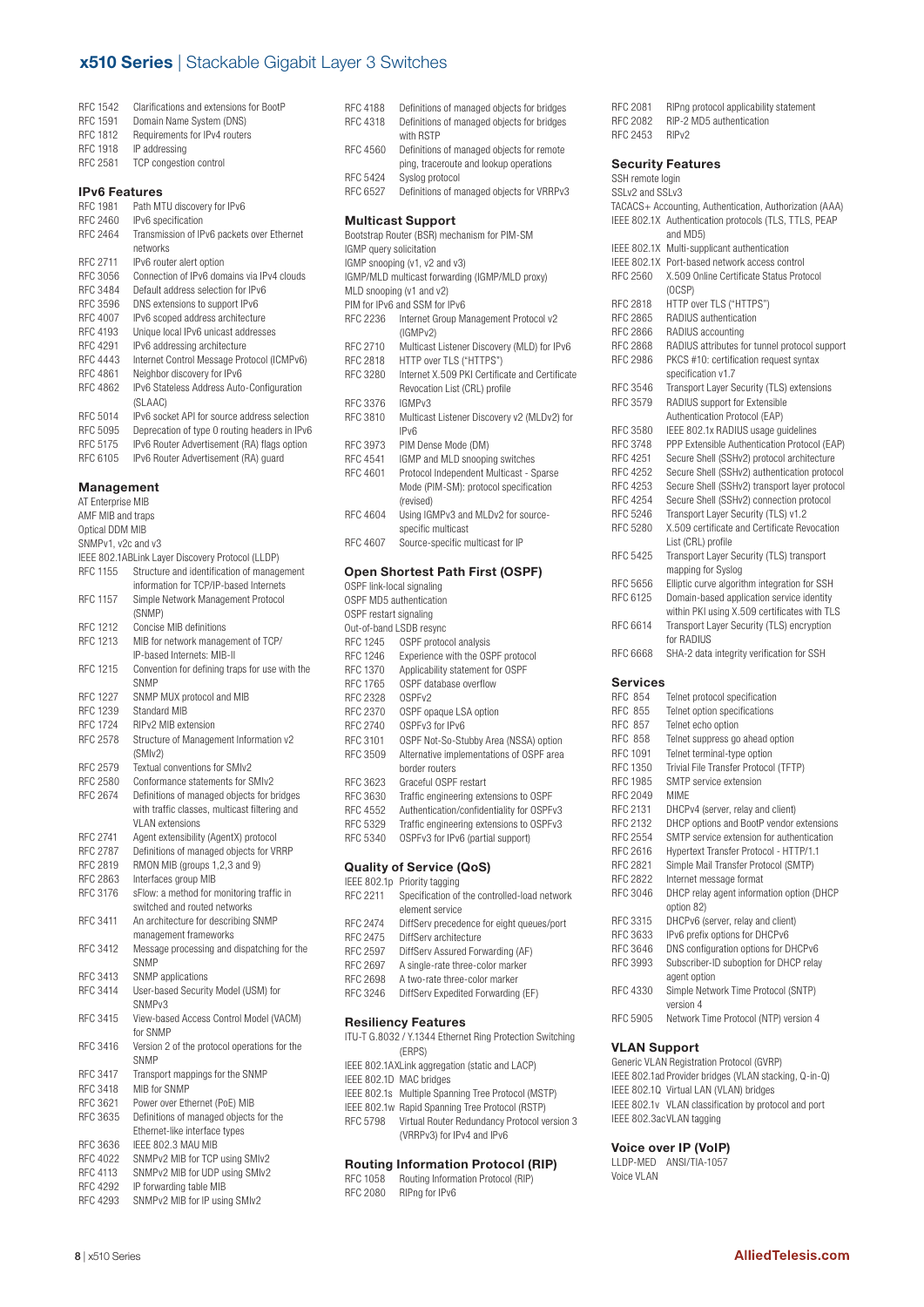### **Ordering Information**

### **Feature Licenses**

| <b>NAME</b>         | <b>DESCRIPTION</b>                   | <b>INCLUDES</b>                                                                                                                                                                                                                                                                                                                                                                                                                              | <b>STACK LICENSING</b>                        |
|---------------------|--------------------------------------|----------------------------------------------------------------------------------------------------------------------------------------------------------------------------------------------------------------------------------------------------------------------------------------------------------------------------------------------------------------------------------------------------------------------------------------------|-----------------------------------------------|
| AT-FL-x510-01       | x510 premium license                 | $\triangleright$ BGP4 (256 routes)<br>$\blacktriangleright$ RIP (256 routes)<br>$\triangleright$ OSPF (256 routes)<br>PIMv4-SM, DM and SSM<br>$\blacktriangleright$ FPSR master<br>$\blacktriangleright$ VLAN double tagging (Q-in-Q)<br>$\blacktriangleright$ RIPng (256 routes)<br>$\triangleright$ OSPFv3 (256 routes)<br>$\blacktriangleright$ MLDv1 and v2<br>$\blacktriangleright$ PIM <sub>v6</sub> -SM<br>$\blacktriangleright$ UDLD | $\triangleright$ One license per stack member |
| AT-SW-AM10-1YR1     | <b>Cumulative AMF Master license</b> | AMF Master license for up to 10 nodes for 1 year                                                                                                                                                                                                                                                                                                                                                                                             | $\triangleright$ One license per stack        |
| AT-SW-AM10-5YR1     | <b>Cumulative AMF Master license</b> | AMF Master license for up to 10 nodes for 5 years                                                                                                                                                                                                                                                                                                                                                                                            | $\triangleright$ One license per stack        |
| AT-FL-x510-0F13-1YR | OpenFlow license                     | ▶ OpenFlow v1.3 for 1 year                                                                                                                                                                                                                                                                                                                                                                                                                   | $\triangleright$ Not supported on a stack     |
| AT-FL-x510-0F13-5YR | OpenFlow license                     | ▶ OpenFlow v1.3 for 5 years                                                                                                                                                                                                                                                                                                                                                                                                                  | $\triangleright$ Not supported on a stack     |
| AT-FL-x510-8032     | ITU-T G.8032 license                 | $\triangleright$ G.8032 ring protection<br>Ethernet CFM                                                                                                                                                                                                                                                                                                                                                                                      | ▶ One license per stack member                |
| AT-FL-x510-VLTR     | <b>VLAN</b> translation license      | $\blacktriangleright$ VI AN translation                                                                                                                                                                                                                                                                                                                                                                                                      | $\triangleright$ One license per stack        |

1 Purchase one license per 10 nodes (up to 20 nodes maximum)

### **Switches**

### AT-x510-28GTX-xx

24-port 10/100/1000T stackable switch with 4 SFP+ ports and 2 fixed power supplies

### AT-x510-28GPX-xx

24-port 10/100/1000T PoE+ stackable switch with 4 SFP+ ports and 2 fixed power supplies

AT-x510-28GSX-xx 24-port 100/1000X SFP stackable switch with 4 SFP+ ports and 2 fixed power supplies

### AT-x510-28GSX-80

24-port 100/1000X SFP stackable switch with 4 SFP+ ports and 2 fixed DC power supplies

#### AT-x510-52GTX-xx

48-port 10/100/1000T stackable switch with 4 SFP+ ports and 2 fixed power supplies

#### AT-x510-52GPX-xx

48-port 10/100/1000T PoE+ stackable switch with 4 SFP+ ports and 2 fixed power supplies

### AT-x510DP-28GTX-00

24-port 10/100/1000T stackable switch with 4 SFP+ ports and 2 hot-swappable power supplies\*

#### AT-x510DP-52GTX-00

48-port 10/100/1000T stackable switch with 4 SFP+ ports and 2 hot-swappable power supplies\*

## AT-x510L-28GT-xx

24-port 10/100/1000T switch with 4 SFP+ ports and a single fixed PSU

### AT-x510L-28GP-xx

24-port 10/100/1000T PoE+ switch with 4 SFP+ ports and a single fixed PSU

### AT-x510L-52GT-xx

48-port 10/100/1000T switch with 4 SFP+ ports and a single fixed PSU

#### AT-x510L-52GP-xx

48-port 10/100/1000T PoE+ switch with 4 SFP+ ports and a single fixed PSU

### AT-RKMT-SL01

Sliding rack mount kit for x510DP models

#### **Power Supplies (for the x510DP Series)**

AT-PWR100R-xx 100W AC system power supply (reverse airflow)

AT- PWR250-xx 250W AC system power supply

AT-PWR250R-80

250W DC system power supply (reverse airflow)

Where  $xx = 10$  for US power cord 20 for no power cord 30 for UK power cord 40 for Australian power cord 50 for European power cord

\* Power supplies ordered separately